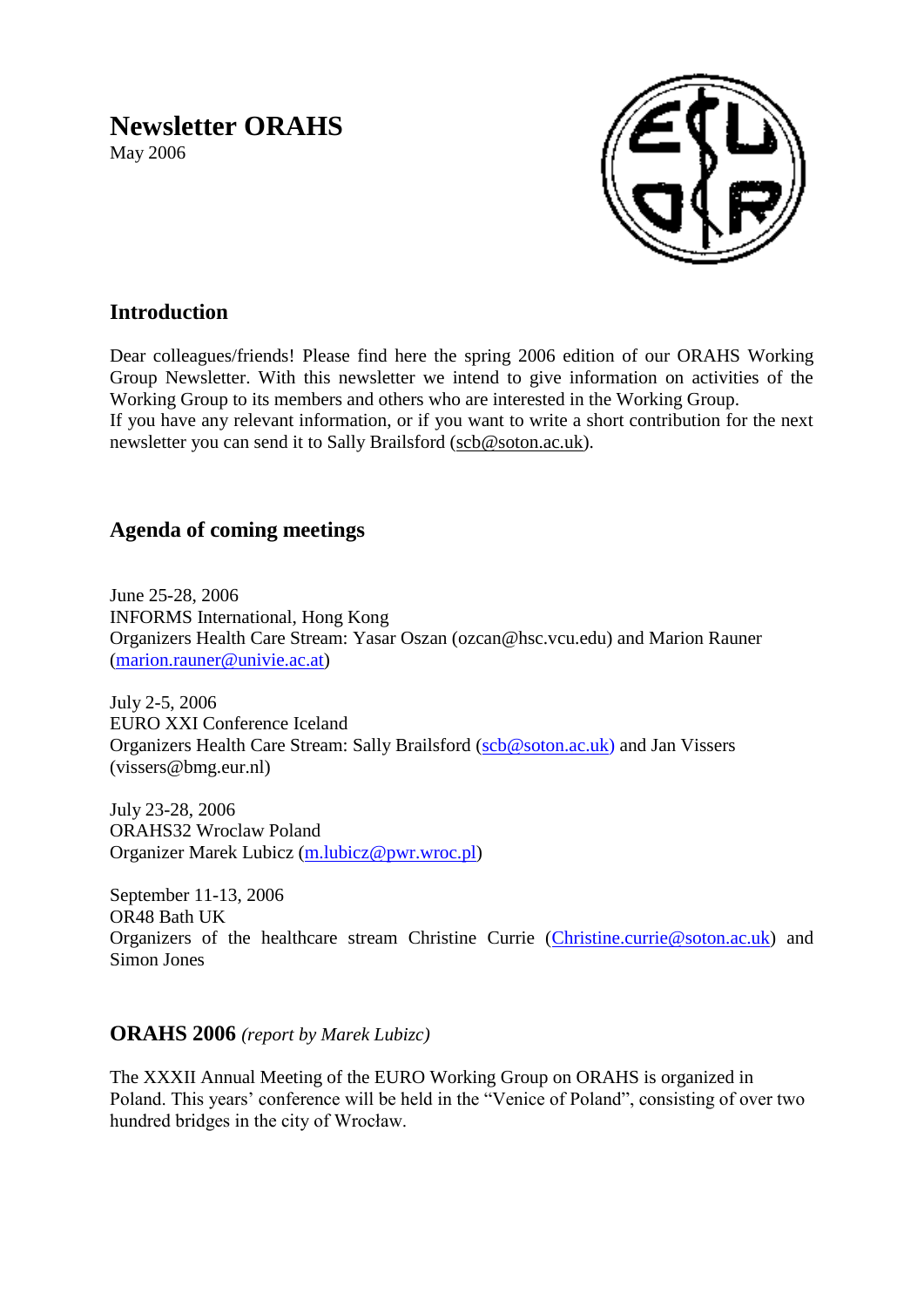As to the meeting, Wrocław University of Technology is going to be the host for whole conference, workshop sessions and panel discussions. It is reckoned to one of the most

renowned technical colleges in Poland. Set in 1945 it has grown to twelve faculties and is quite surrounded by candidates for students and students themselves. The accommodation types also shows two faces of the city. The Pension of John Paul the Second is placed on Ostrów Tumski, in the oldest part of the city. Surrounded by old tenements, close to the Botanical Garden and Metropolitan Cathedral of St John the Baptist the Pension illustrates



calm and peaceful side of the city. Nevertheless if you want to be closer to "living" part of the city you can choose The Mercure Panorama Hotel. Close to Market Place and Ostrów Tumski, this hotel is also next door to the shopping centre and just a stone"s throw from night attractions of Wrocław. There is also a low-price accommodation offer for students. Anyway, before you can unpack your luggage and lie down on the bed, you have to get to the place you stay in. Providing you"re planning to come by car, the easiest access from West



would be A4 highway although if you're coming from Southern or Eastern Europe it may be a bad idea. If you"re flying to Wrocław, there are direct links from many European cities. Whether there is such a connection or not, you may want to change somewhere. In Poland you can do that from almost every big town including Warsaw (capital), Kraków (university capital), Gdańsk or Poznań. Coming by train seems to be simple too.

After you got to the city and you"re standing at the airport, you may take a taxi or a bus. Prices for taxi travel may vary from 40 to 60 PLN. Bus and tram tickets are the same and cost 2 PLN apiece for one ride. Though Wrocław"s public transport vehicles have been replaced for new ones you still have the opportunity to see old ones used in Polish People"s Republic. Coming by car may be not a bad idea but you may get stuck in a traffic jam, not so unusual for probably every bigger city.

This years" meeting is not the first one organized in Poland. The previous one was done in 1990 in Wrocław and Książ Castle. After sixteen years ORAHS is back to Wrocław and Poland with the meeting subject "ORAHS in action – Revisited". General theme is a reflection on the aims of the previous meeting in the Lower Silesia capital. It is planned to organize every  $k*16$ ORAHS in Poland. Reminding the main organizer, Institute for the Organization and Management from Wrocław University of Technology and the University itself, we can"t forget about coorganizers: Wrocław Medical University and Lower Silesian Centre for Advanced Technologies.

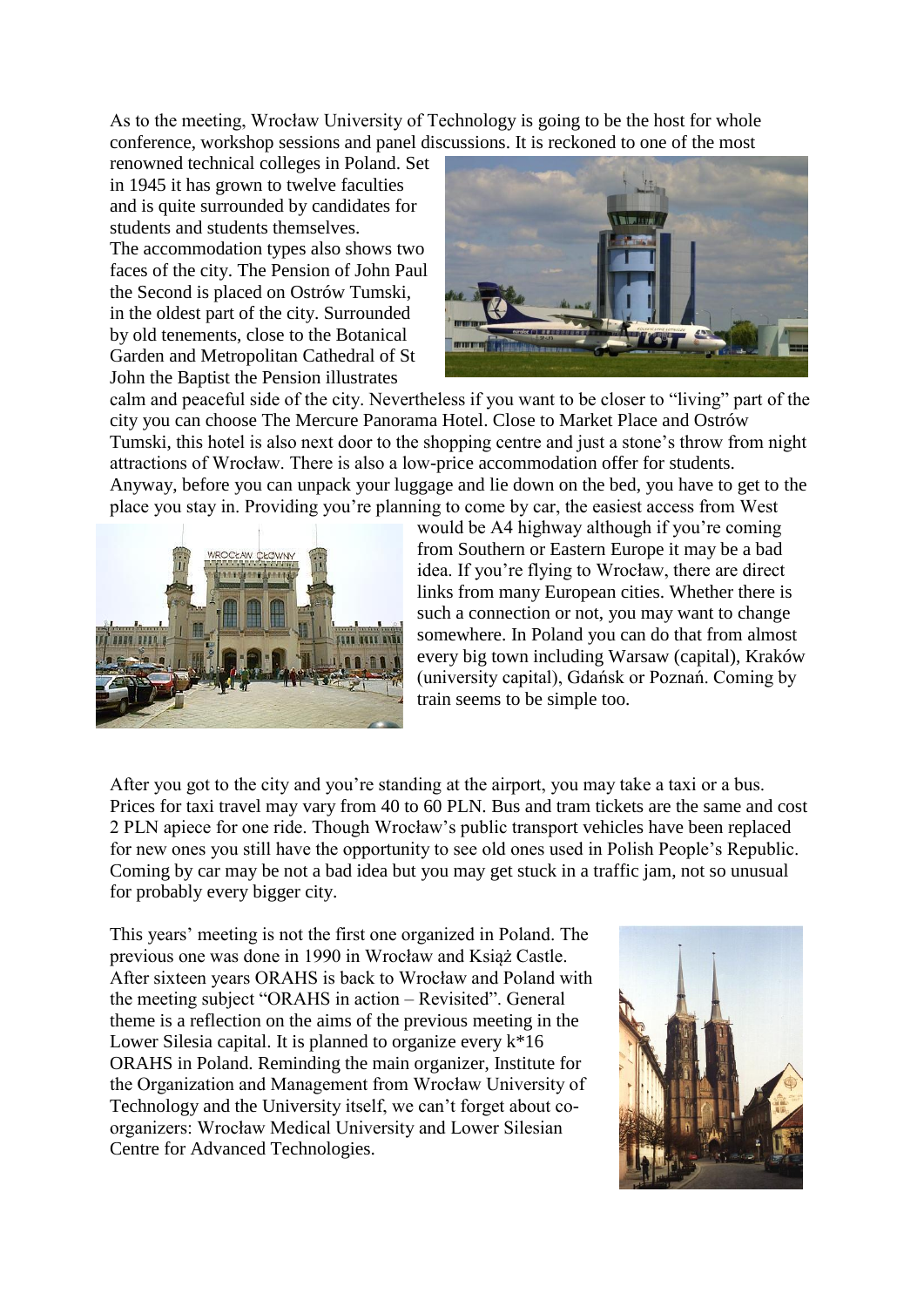

The list of supporters consists of Wrocław Regional Development Agency, Polish Operational and System Research Society, Systems Research Institute on Polish Academy of Sciences and is finished by Higher School for Management and Finance in Wrocław. Support by the Ministry of Health and the National Health Fund are also anticipated. On  $23<sup>rd</sup>$  of July it will be officially opened, but this town isn"t only for work.

If you come earlier you won"t be bored. Wrocław has so many things to see or attend that you may happen to lose your head whilst thinking where to go. Theatres, museums, cinemas or lots of private small galleries, there are also many music festivals like Wratislavia Cantans or Chamber and Organ Music Festival. Cosy cafes are placed near the Market Place and so do

clubs or pubs with many other places hidden in corners. Just to mention the greatest, there is the "Panorama of the Battle of Racławice", beautiful cyclorama painted by Jan Styka, Wojciech Kossak and many others. Then comes Romanesque church of St Idzi, Gothic Town Hall, Arsenal and Metropolitan Cathedral of St John the Baptist. Plenty of architecture styles and plenty of histories of Wrocław citizens make it really special city. Although Wrocław is great, there"s no need to stay only there, because Lower Silesia has a lot more to offer. Castle Książ, where



the previous meeting in Poland was held is one of the biggest castles in Poland and definitely has its own charm. On the way north from Wrocław lies Trzebnica with its Marian sanctuary. There are many southern villages near and in the Karkonosze mountains to discover, but the main attractions you can find in Szklarska Poręba and Karpacz. These places are surrounded by pure gifts from Nature, just to mention gorgeous waterfalls.

Poland is big enough to spend few weeks and not get bored – no matter if it's summer or a winter, if it's hot or cold. Beginning from Tatra mountains and Zakopane with enormous



cultural output you can go to Kraków. This is a place for everybody. Called "cultural capital of Poland" with universities, well-known monuments like Wawel castle and special atmosphere really deserves that title. Warsaw, as a capital has built its surroundings up. There you can e.g. see Culture and Science Palace built in 1955. Natural goods in Poland aren"t leftovers. Błędowska desert, shifting sand dunes in lake district, karst forms made by the water are just examples.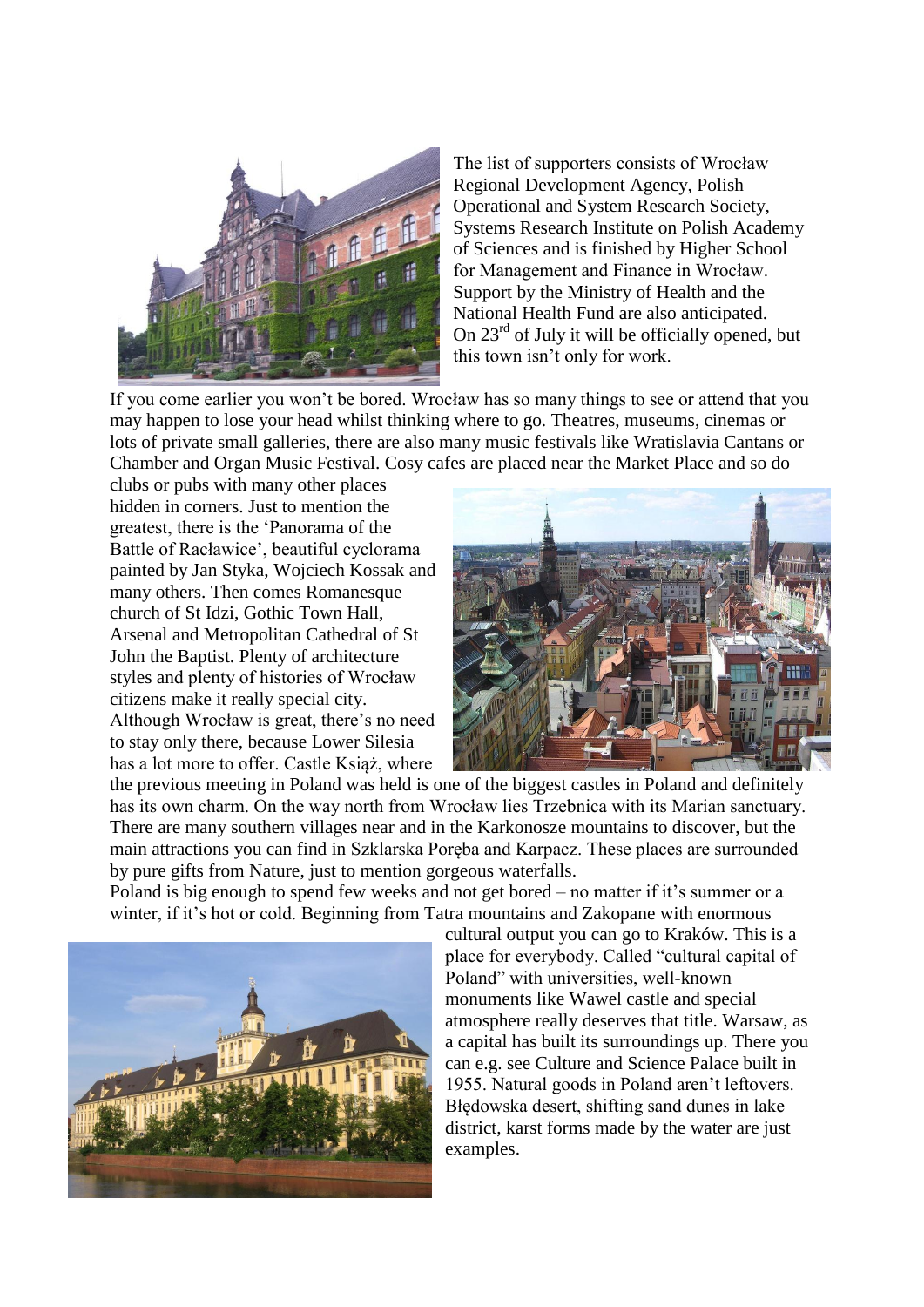Wrocław is a city, one may say, where Poland starts. For some people it surely is, but history of this town remembers Czech and German, who left significant changes here and in Lower Silesia. Nevertheless it's a place where new technologies are built and new healthcare systems are developed. Unique beauty and pleasant atmosphere is valued by citizens as well as guests. That's why the following statement is true: "Wrocław – the meeting place".

You may find all the details concerning ORAHS 2006, including information on how to register and how to book your accommodation at our Web page:

[http://www.ioz.pwr.wroc.pl/konferencje/orahs.](http://www.ioz.pwr.wroc.pl/konferencje/orahs)

# **ORAHS 2007 PROPOSAL** *(report by Xiaolan Xie)*

We propose to jointly organize the ORAHS 2007 meeting in Saint Etienne by two universities ENSM.SE and UJM and a large university hospital center CHU-SE. CIS and G2I divisions of ENSM.SE and the LASPI research laboratory of UJM closely collaborate with CHU-SE for modernization and re-engineering of its complex hospital system.

The organization team will also bring together the ORAHS working group and the French speaking group GISEH. GISEH (Gestion et Ingénierie des SystEmes Hospitaliers) is a working group of over 120 members in management and engineering of healthcare systems and holds a series of bi-annual meetings (see www.tudor.lu/giseh06).

The proposed theme for the meeting is: **OR for healthcare delivery engineering. O**RAHS2007 will follow the tradition of ORAHS annual meetings with (i) presentation and debate with local health decision-makers and leaders of research initiatives in health care delivery, (ii) technical presentations, and (iii) field visits and tours. ORAHS2007 will enforce the collaboration and synergy between the ORAHS and GISEH working group. ORAHS2007 will also identify challenges of health care delivery that need joint European research efforts and explore strategies and actions for joint proposals for EC-funded research and development projects.

**Ecole Nationale Supérieure des Mines de Saint-Etienne (ENSM.SE)** is a French Graduate Ivy League School (in TOP 10 "Grandes Ecoles" in France). The School is under the auspices of the Ministry of Industry, each division and department maintains close links with leading French and international firms. The EMSE is a graduate engineering school with a population of over 360 graduate students and 150 Ph.D. candidates. The faculty comprises 250 professors and lecturers, which ensures a very favourable staff/student ratio. This gives the School a topflight environment for studies, guarantees excellent research facilities and provides students with personal guidance, but also means that there is an arduous process of selection before entering the School.

Participants of ENSM.SE are all from the division CIS in Engineering and Health and the division G2I in Industrial Engineering and Computer Science. The two divisions include over 70 researchers and staffs. Its participants in industrial engineering are active in design, performance evaluation and production planning and scheduling of both manufacturing systems and healthcare systems and their related supply chains. They have gained rich industrial application experiences with European industries through various national and ECfunded projects. Its participants in computer science focus on computer network and multimedia systems and multi-agent systems and are working on an RTD project on the monitoring of patient weight. Through the recent creation of the division CIS, ENSM.SE works closely with the university hospital centre CHU-SE to re-engineer healthcare delivery.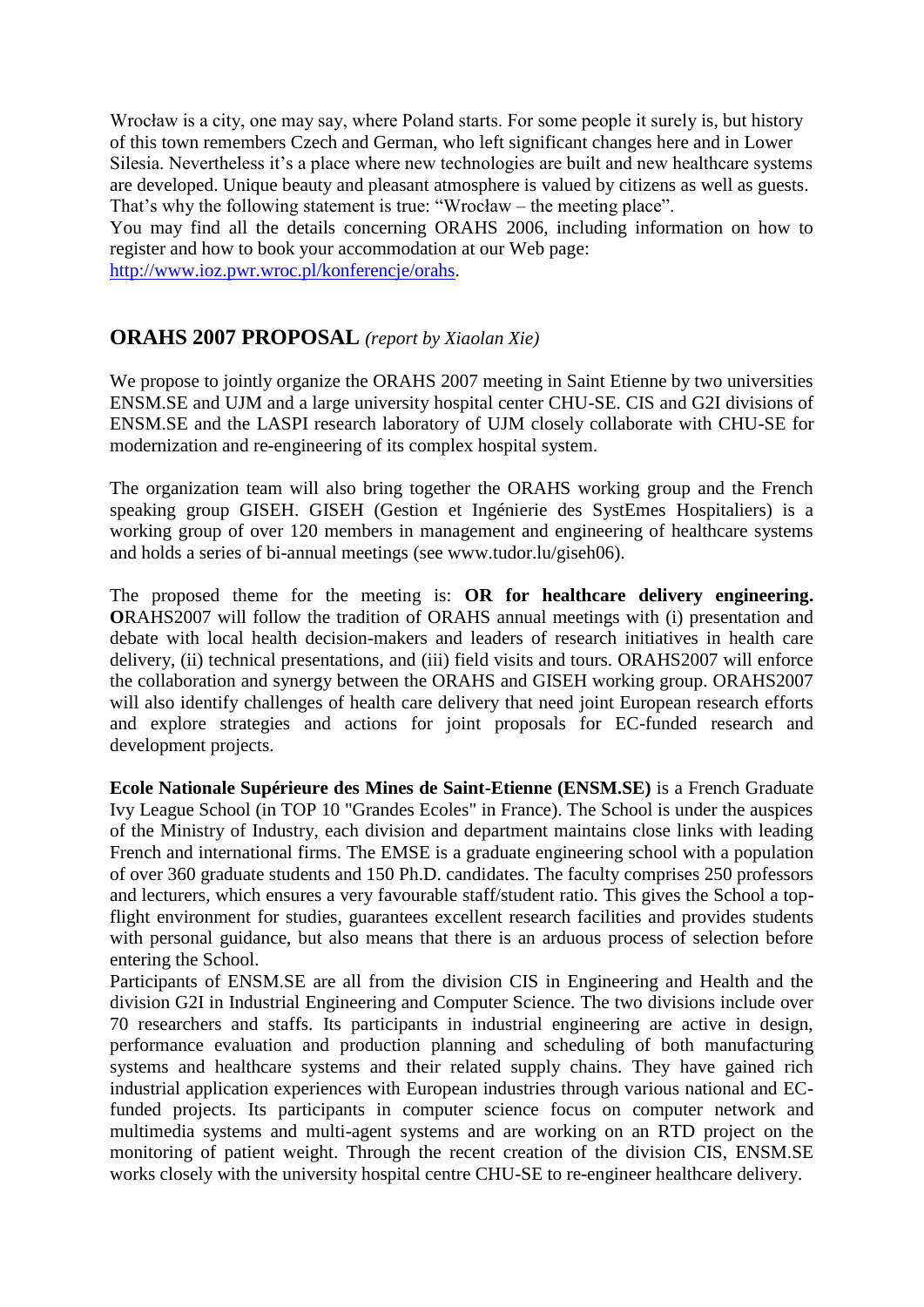**Université Jean Monnet de Saint Etienne (UJM)** is one of the 20 pluridisciplinary universities in France with 14 000 students and 850 Professors or lecturers. Each year more than 100 Ph.D students are graduated. The UJM has 37 research laboratories with over 350 researchers in different research fields including management, economics, medicine, physics, mathematics, engineering, …

The "*Laboratoire d'analyse des Signaux et des Processus Industriel*" (LASPI), is one of UJM laboratory located in Roanne with two major research areas: equipment maintenance and decision-aid for production system re-engineering. Equipment maintenance aims at developing methodologies and tools for predictive maintenance based on signal processing analysis. The goal of the second research area is to develop methodologies and tools for design, organization and performances improvement of production systems. Over the last six years, the LASPI has been focusing on healthcare delivery systems re-engineering for facilities or hospitals merging.

**Centre Hospitalier Universitaire de Saint Etienne (CHU-SE)** is a public university hospital centre located in Saint Etienne, France with three fundamental missions - healthcare, teaching and research. It is a general purpose hospital including almost all specialities and has an inventory of advanced medical technological platforms such as MRI, scanographs, gammacameras, an automatic biological testing platform, etc. It has over 1800 beds, performs over 20,000 surgical operations and delivers over 2900 births per year. Its annual budget is about 345 millions euros and employs about 6300 persons including 403 medical personals. CHU-SE is currently engaged in a re-engineering process to group its 5 sites into a single one. A close collaboration is in process with ENSM.SE and UJM to apply engineering technologies to healthcare industry. Facing higher and higher pressure of ever scarce medical personals, CHU-SE is particularly interested in topics of ORAHS meeting and can provide extensive knowledge evidence about practice of health care delivery and needs for innovation. Serving also as a test bed of joint research with ENSM.SE and UJM, CHU-SE will welcome ORAHS participants for field visits to show how its healthcare delivery re-engineering is in work.

#### **Contacts:**

Xiaolan XIE, Professor Ecole Nationale Superieure des Mines de Saint-Etienne (ENSM.SE) 158, cours Fauriel 42023 Saint-Etienne cedex 2 France Tel. +33 (0)4 77 42 66 95 Fax +33 (0)4 77 42 02 49 [xie@emse.fr](mailto:xie@emse.fr)

## **EURO- info**

EURO has an extensive website with information on EURO conferences and EURO Working Groups. The website contains also an annual report of ORAHS. The EURO vice-president 2 in charge of the Working Groups is Professor Chris Potts, Faculty of Mathematical Studies, University of Southampton, who is not only *ex officio* a member of our working group, but has become a regular attender of our meetings. For more information about EURO, see [www.euro-online.org](http://www.euro-online.org/)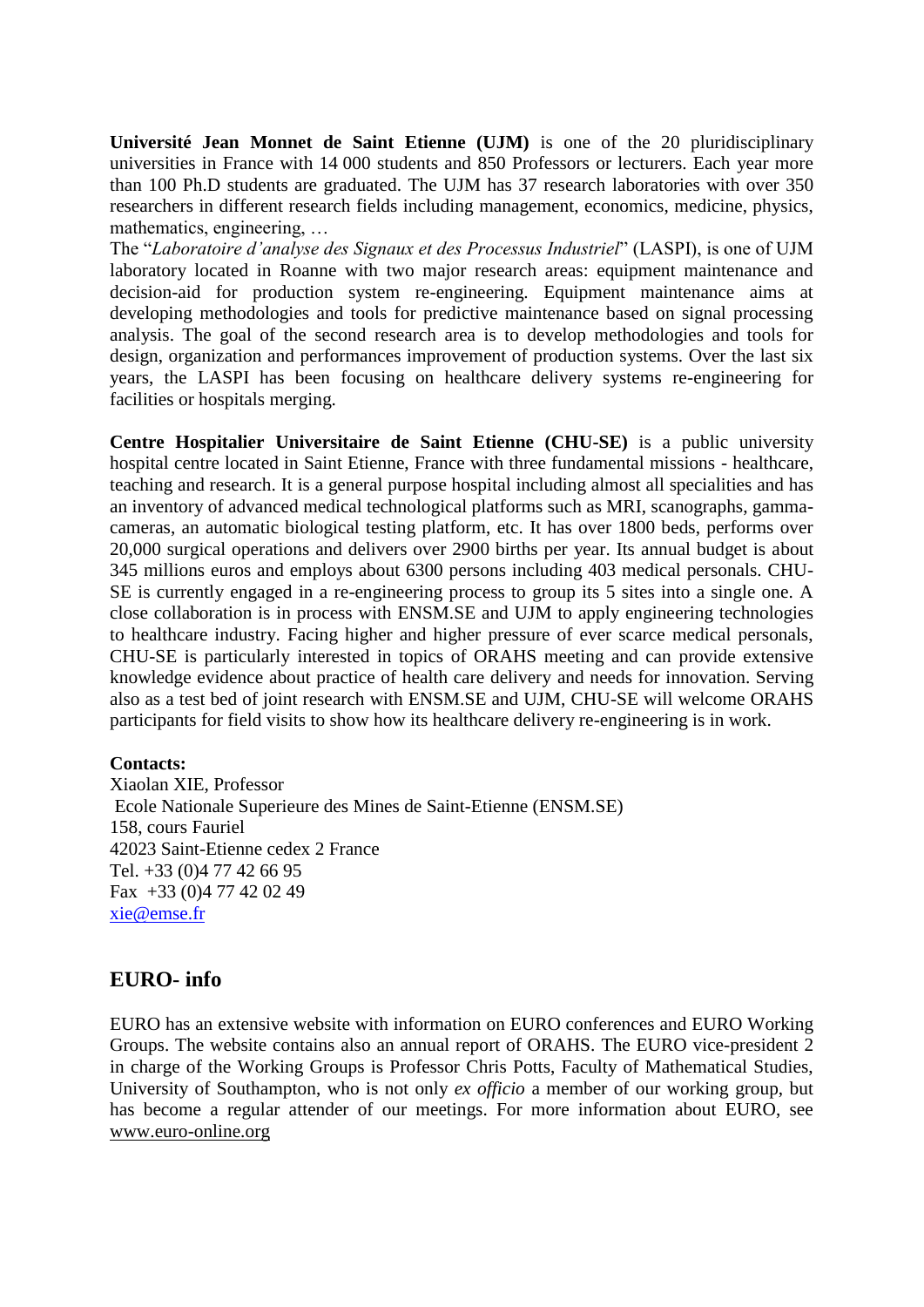## **Web-site news** *(report by Sally Brailsford)*

The ORAHS website contains information about many of the previous meetings of the group, going back as far as 1975 when the first ever meeting was held (in Exeter, UK under the chairmanship of Duncan Boldy). It is updated again with new members" details and updates from current members. Please check your details and if you would like anything changed, email Sally (scb@soton.ac.uk). We welcome ideas and suggestions for the website.

The new website is up and running at [http://www.management.soton.ac.uk/orahs/.](http://www.management.soton.ac.uk/orahs/) If you have not already done so, please update your bookmarks. For the time being, you will be re-routed here from the old site, but I'm not sure how long this will continue. There are some features which still remain to be updated, but the site is database-driven which means that it will be much easier to maintain in the future. Many thanks to Paul Davie for his work on this.

## **Short communications**

## *Proceedings ORAHS2004 meeting in Stockholm (report by Marten Lagergren)*

The proceedings of the  $30<sup>th</sup>$  meeting of the Group, which took place in Stockholm in 2004, are going to be published shortly. In total 14 papers are included. Marten reports that the manuscript has been delivered in May to the printing office, and that he hopes to send them out to the ORAHS group in a few weeks time.

## *Proceedings ORAHS2005 meeting in Stockholm (report by Sally Brailsford)*

Sally Brailsford and Paul Harper are about to turn their undivided attention to the 2005 Proceedings. Until now we have been occupied with the Special Issues of JORS and EJOR which arose from the conference and from the EURO Summer Institute respectively. Many thanks to all who contributed papers and to all the referees - we still hope to have this out by the end of the year, but we realise it's a very time-consuming process!

#### *Income 2006 Saint Etienne (report by Xialon Lie)*

Xiaolan Lie, our new French link member, is organizing a health care track on "innovative engineering techniques in healthcare delivery" as part of INCOM2006 17-19 May in Saint Etienne (www.emse.fr/incom06). The topics include medical pathways, healthcare facility organization, health care resource allocation, health care system modelling and simulation, patient admission planning, etc. More information via Xiaolan Lie [\(xie@emse.fr\)](mailto:xie@emse.fr).

#### *EURO XXI Iceland (report by Jan Vissers)*

Sally Brailsford and Jan Vissers are involved in the organization of the health care stream in EURO XXI, taking place July 2-5 in Iceland. The healthcare stream contains at the moment 10 sessions with in total 36 papers. The themes of the sessions are: emergency services planning, health services planning, prevention and health promotion, primary and ambulatory care, hospital planning models, resource allocation, modelling of disease, pharmaceutical models, operating room scheduling and master surgical scheduling. Many members of ORAHS are involved in chairing sessions and presenting papers. For more information, contact Sally [\(scb@soton.ac.uk\)](mailto:scb@soton.ac.uk) or Jan [\(Vissers@bmg.eur.nl\)](mailto:Vissers@bmg.eur.nl).

#### *IEE Transactions Special Issue on Healthcare Engineering (report by Jan Vissers)*

James Benneyan [\(benneyan@coe.neu.edu\)](mailto:benneyan@coe.neu.edu) invites on behalf of IEE Transactions authors to submit a paper for a special issue of IEE Transactions on healthcare engineering to be published in Fall 2007. They are seeking high quality manuscripts that are motivated by